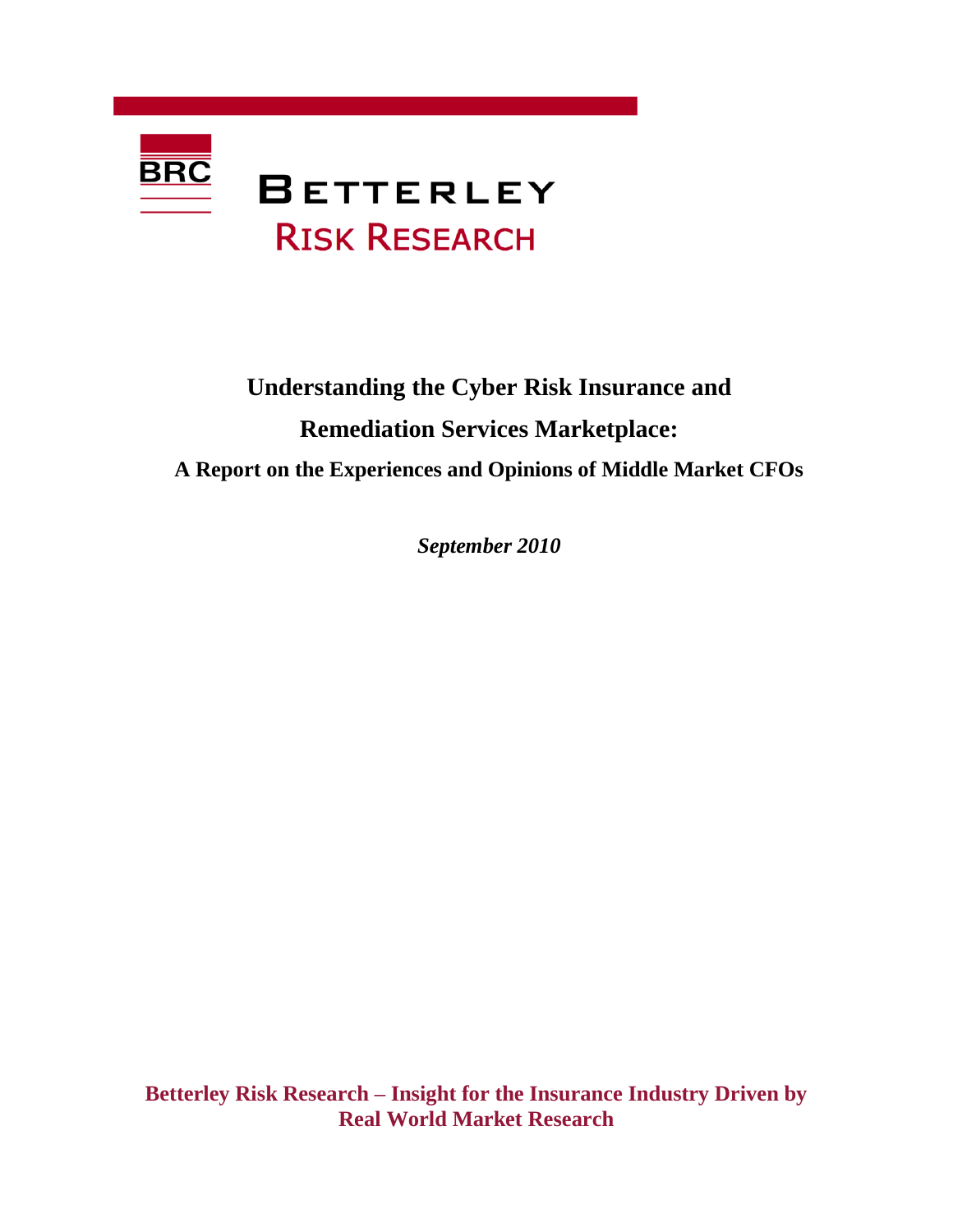### **About Betterley Risk Research**

**Betterley Risk Research** provides product research and consulting services to commercial lines insurance companies and service providers. Driven by a desire to couple its "in the flow" knowledge of commercial insureds and their needs with a desire to improve insurance-related products and services, Betterley Risk Research strives to provide information, understanding, and (we hope) wisdom.

Our work includes consulting on the design and distribution of products and services, competitor analysis, market analysis, and surveys of insureds and prospective insureds. Clients include leading insurance and reinsurance companies as well as service providers.

*For more information, please contact:*

Richard S. Betterley, CMC President Betterley Risk Consultants, Inc. Thirteen Loring Way Sterling, MA 01564 P: 978/422-3366 E: [rbetterley@betterley.com](file:///C:/RSB/Word%20Documents/Client/Market%20Research%20Studies/rbetterley@betterley.com)

**\* \* \* \* \* \* \* \* \* \* \* \* \* \* \* \* \* \* \* \* \* \* \* \* \* \* \* \* \* \* \* \* \* \* \* \* \* \* \* \* \* \* \* \* \* \***



#### **About The Author**

Richard S. Betterley, CMC, is the President of Betterley Risk Consultants, an independent insurance and alternative risk management consulting firm. BRC, founded in 1932, provides independent advice and counsel on insurable risk, coverage, alternatives to traditional insurance, and related services to corporations, educational institutions, and other organizations throughout the U.S. It does not sell insurance or related services.

Rick is a frequent speaker, author, and expert witness on specialty insurance products and related services. He is a member of the Professional Liability Underwriting Society and the Institute of Management Consultants. He joined the firm in 1975.

Rick created The Betterley Report in 1994 to be the objective source of information about specialty insurance products. Now published 6 times annually, The Betterley Report is known for its in-depth coverage of Management Liability, Cyber Risk, Privacy, and Intellectual Property and Media insurance products. [www.betterley.com/blog](http://thebetterleyreport.wordpress.com/)

More recently, Rick created The Betterley Report Blog on Specialty Insurance Products, which offers readers updates on and insight into insurance products such as those covered in The Betterley Report. It provides him with a platform to more frequently and informally comment on product updates and newly announced products, as well as trends in the specialty insurance industry. [www.betterley.com/blog](http://betterley.com/)

Copyright 2010 Betterley Risk Consultants, Inc. No part of this publication or its contents may be copied, downloaded, stored in a retrieval system, further transmitted or otherwise used in any form other than with the expressed written permission of Betterley Risk Consultants, Inc.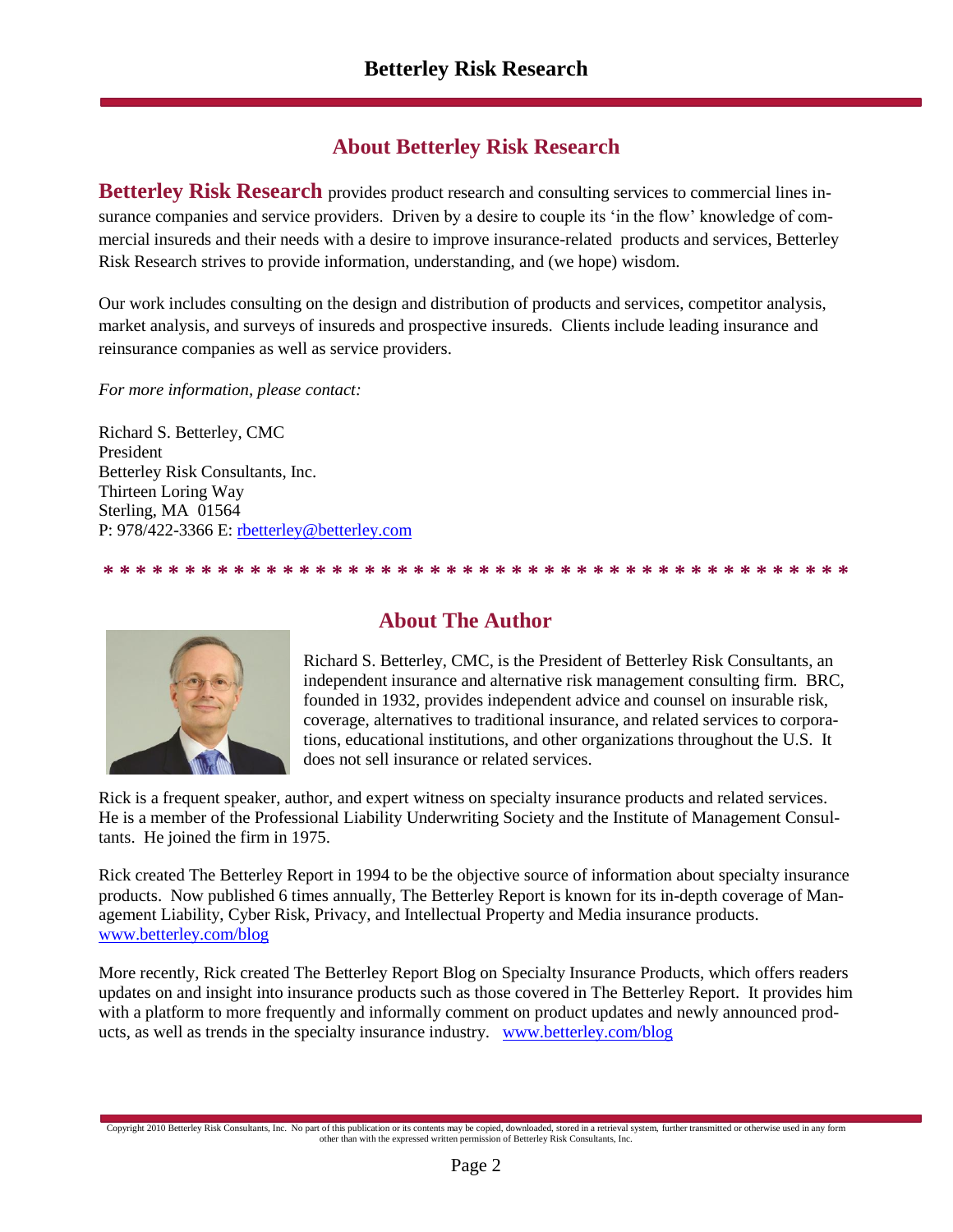## **Table of Contents**

Copyright 2010 Betterley Risk Consultants, Inc. No part of this publication or its contents, other than the Introduction, may be copied, downloaded, stored in a retrieval system, further transmitted or otherwise used in an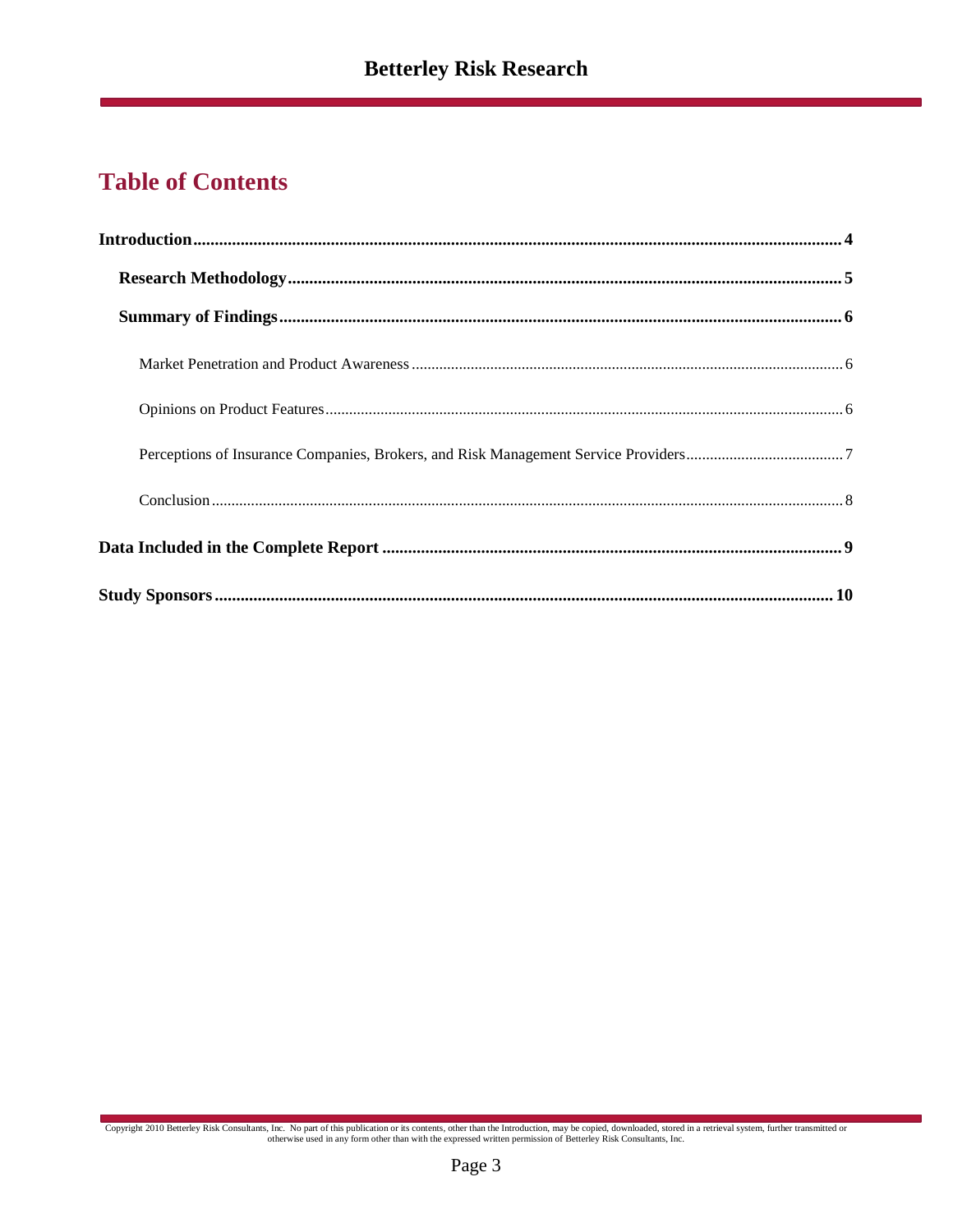### <span id="page-3-0"></span>**Introduction**

The Specialty Insurance market has rarely  $-$  if ever  $-$  seen a new product in as much demand as Cyber Risk and Privacy. A coverage that is designed to meet the needs of commercial insureds (whether for profit or not-for-profit, as well as public entities), this type of insurance can perhaps be considered necessary by almost all insureds. Large or small, high tech or low tech, most organizations have at least some exposure to cyber and privacy risk.

Cyber and privacy risk exposures are real - according to the Ponemon Institute's fifth annual *U.S. Cost of a Data Breach* Study [\(http://www.ponemon.org/news-2/23\)](http://www.ponemon.org/news-2/23), "data breach incidents cost U.S. companies \$204 per compromised customer record in 2009, compared to \$202 in 2008. Despite an overall drop in the number of reported breaches (498 in 2009 vs. 657 in 2008 according to the Identity Theft Resource Center), the average total per-incident costs in 2009 were \$6.75 million, compared to an average per-incident cost of \$6.65 million in 2008."

Various governmental Red Flag initiatives require U.S. organizations to respond to data breaches by alerting the victims of the breach, triggering extensive and expensive remediation services. Regulatory fines can be imposed for failure to properly notify affected persons or organizations.

To protect against this risk, organizations can buy Cyber Risk and Privacy insurance. This type of insurance has been around for some years, especially the damages and loss of income portion, but liability and remediation cost coverage is relatively new (we started writing about it in [The Betterley Report](http://betterley.com/) in 2003). Although only a few insurance companies initially offered coverage, there are now many more in the marketplace.

### How to Obtain the Complete Report

The entire Report includes 43 charts and 52 pages of discussion about the survey findings.

To obtain a copy, please visit [www.betterley.com](https://secure25.securewebsession.com/betterley.com/issues.php) and click on Ordering Info. Select Order Single Issues

Or, call Betterley Risk Consultants at 877/422- 3366 or emai[l rbetterley@betterley.com](file:///C:/RSB/Word%20Documents/Client/Market%20Research%20Studies/rbetterley@betterley.com)

Typically, larger companies were the purchasers of Cyber Risk and Privacy insurance; middle market and smaller companies, and not-for profit institutions and governmental organizations, were far less likely to buy coverage.

This seems to be changing; the insurance companies and brokers in this market expect that the real growth opportunities for Cyber Risk and Privacy coverage are in the middle market. Insureds that are too small to self assume their losses but too big to ignore them are the likely next wave of buyers.

We have spent much of our career evaluating (and participating in) the rollout of new types of insurance policies. D&O, Environmental, Management Liability, Employment Practices Liability – we"ve seen a lot of new products.

But after looking into Cyber Risk and Privacy insurance for a couple of years, we began to realize that this line of insurance could represent the biggest new product opportunity that we had ever seen.

Copyright 2010 Betterley Risk Consultants, Inc. No part of this publication or its contents, other than the Introduction, may be copied, downloaded, stored in a retrieval system, further transmitted or otherwise used in any form other than with the expressed written permission of Betterley Risk Consultants, Inc.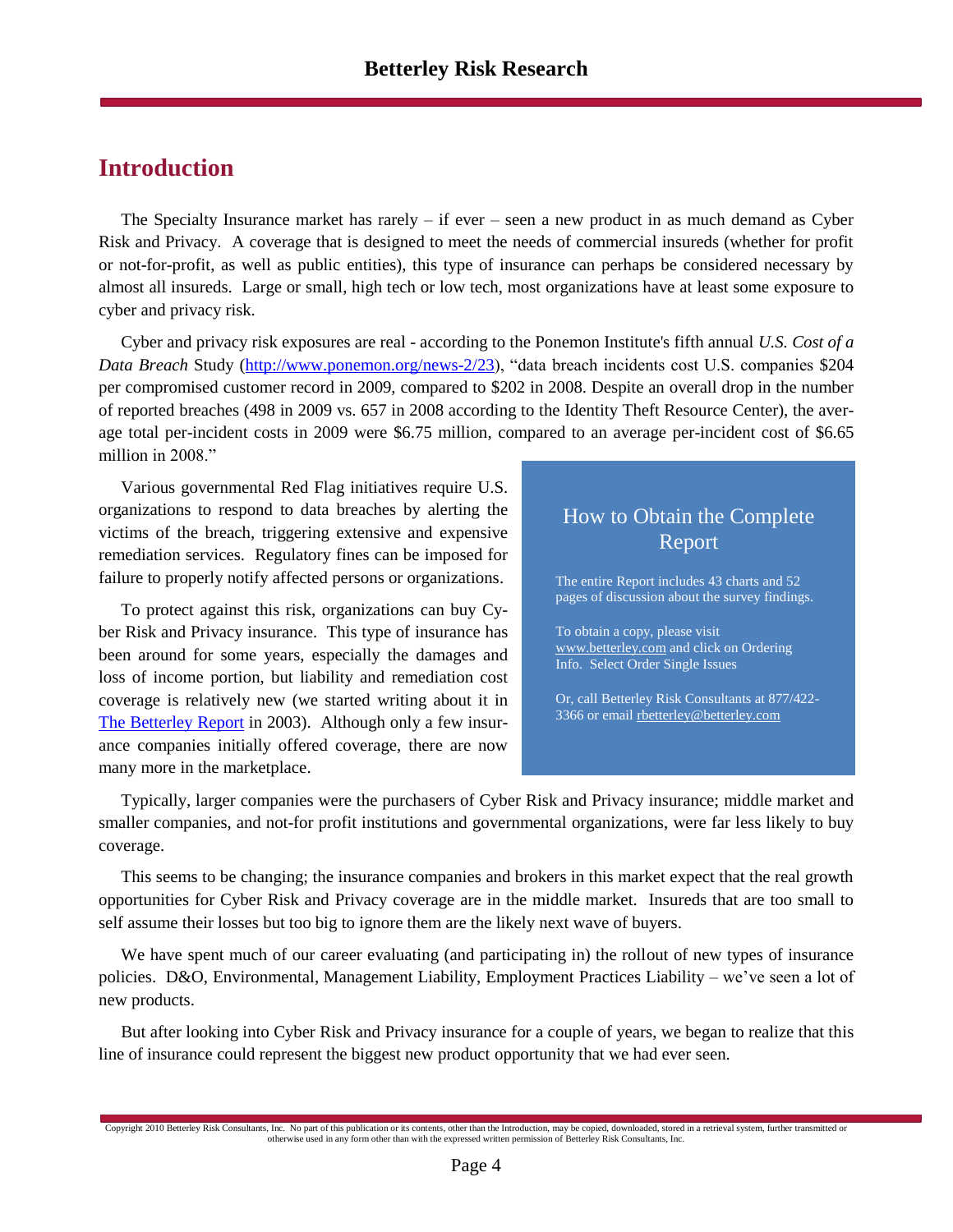Why so big? The combination of widespread concern by the public over data breaches, difficulty in measuring the true risk, continuing and creative efforts by hackers, difficulties in containing the risk, political support for regulatory action, and an insurance industry eager to find new sources of revenue made this an almost perfect situation for new product opportunity.

In response to this high level of interest, we created this study to examine the attitudes of U.S. middle market companies toward Cyber Risk and Privacy insurance.

How many of them already have insurance, and how many are expecting to buy it in the next 18 months? What do they want to buy? Who are the insurance companies and brokers, as well as risk avoidance and response service providers, that they recognize? And finally, what are the coverage features that they want to see in a policy? We decided to ask.

### **Research Methodology**

We determined that a relatively small, in-depth survey would allow us to best determine and understand the attitudes of middle management companies about Cyber Risk and Privacy insurance. Since we wanted to really dig in to the thinking and opinions of senior executives responsible for insurance decisions, we commissioned a study to interview 51 executives of middle market companies (annual sales between \$10 million and \$500 million).

Responses were analyzed where appropriate by size of company, whether or not they carry Cyber Risk and Privacy insurance, if not, whether they planned to buy insurance within the next eighteen months, and if not, why not.

Very specific questions were asked about product features, the role of insurance brokers as sources of guidance, and their perceptions of the various insurance companies, brokers, and service providers.

Each executive was interviewed for approximately 15-20 minutes. The interviewee was required to be an executive responsible for purchasing insurance, and was generally a CFO or Treasurer. All responses were confidential and individual company names were not known to us or our the study sponsors.

Participants were included from the full spectrum of middle market companies, not only as to size but also the location of their headquarters. While not a statistically meaningful sample, we believe that the interview process accurately captured the opinions of the market.

Survey questions were developed by Betterley Risk Consultants; study sponsors had input on the questions asked, but final control of the questions and of this study was maintained by Betterley.

We are grateful to our study sponsors, CNA, Identity Theft 911, Munich Re, and USI for funding the interview expenses and for their input on the survey questions. We would also like to thank Synovate, Inc., which helped with the final design of the interview questions and conducted the actual interviews.

Further demographic information about the interviewees are included in the accompanying tables.

Copyright 2010 Betterley Risk Consultants, Inc. No part of this publication or its contents, other than the Introduction, may be copied, downloaded, stored in a retrieval system, further transmitted or otherwise used in any form other than with the expressed written permission of Betterley Risk Consultants, Inc.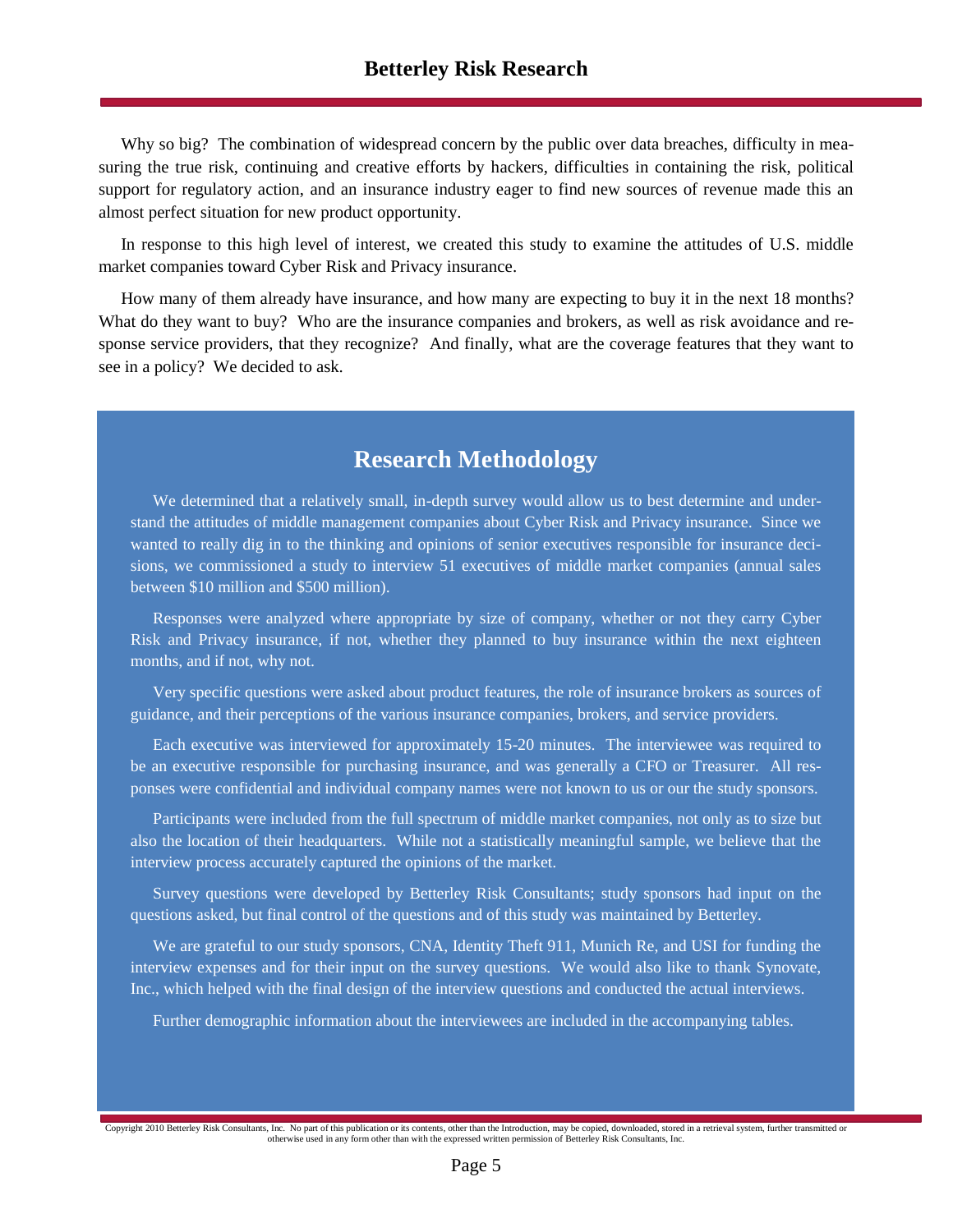### <span id="page-5-0"></span>**Summary of Findings**

This Report includes over 40 charts presenting the results of the interviews and our commentary on their meaning. These charts are listed in the Table of Contents above. They are separated into 3 key areas:

- Market Penetration and Product Awareness
- **Dependence I** Opinions on Product Features
- Perceptions of Insurance Companies, Brokers, and Risk Management Service Providers

We will summarize the findings here; the accompanying charts provide substantially more information and greater detail.

#### <span id="page-5-1"></span>**Market Penetration and Product Awareness**

In this section we asked executives responsible for insurance at middle market companies about:

- **Their awareness of Cyber Risk and Privacy insurance**
- Whether their company was currently insured for cyber and privacy risk
- If not currently insured, whether they planned to purchase coverage within the next 18 months
- If not planning to buy coverage, their reasons why not

Approximately one-third of the respondents indicated that they currently buy Cyber Risk and Privacy insurance, and another 25 per cent plan to buy coverage within the next 18 months.

The largest companies (\$250 – \$500 million in sales) were more likely to already have coverage, but the next most likely was the \$50 – \$100 million group (higher than both the \$100 – \$250 million and \$10 – \$50 million groups).

For those that do not have coverage, "too expensive" was not as big a reason as we expected, but was still important. Keep in mind that, for many of these companies, the Great Recession's effects aren't yet over.

Respondents heard about Cyber Risk and Privacy insurance from many sources; their insurance broker was one important source, but far from dominant. Audit firms, news reports, and experiencing their own data breach were also sources.

#### <span id="page-5-2"></span>**Opinions on Product Features**

We asked a number of detailed questions about the types of products that the respondents were interested in, the specific product features and how they ranked them, and the value of the various risk avoidance and loss mitigation services that often are an integral part of a cyber policy.

Respondents were quite interested in buying coverage as a part of their existing Commercial General Liability or similar policy. We don"t think that this is realistic; standalone cyber coverage will still dominate the market for this group of insureds.

Copyright 2010 Betterley Risk Consultants, Inc. No part of this publication or its contents, other than the Introduction, may be copied, downloaded, stored in a retrieval system, further transmitted or otherwise used in any form other than with the expressed written permission of Betterley Risk Consultants, Inc.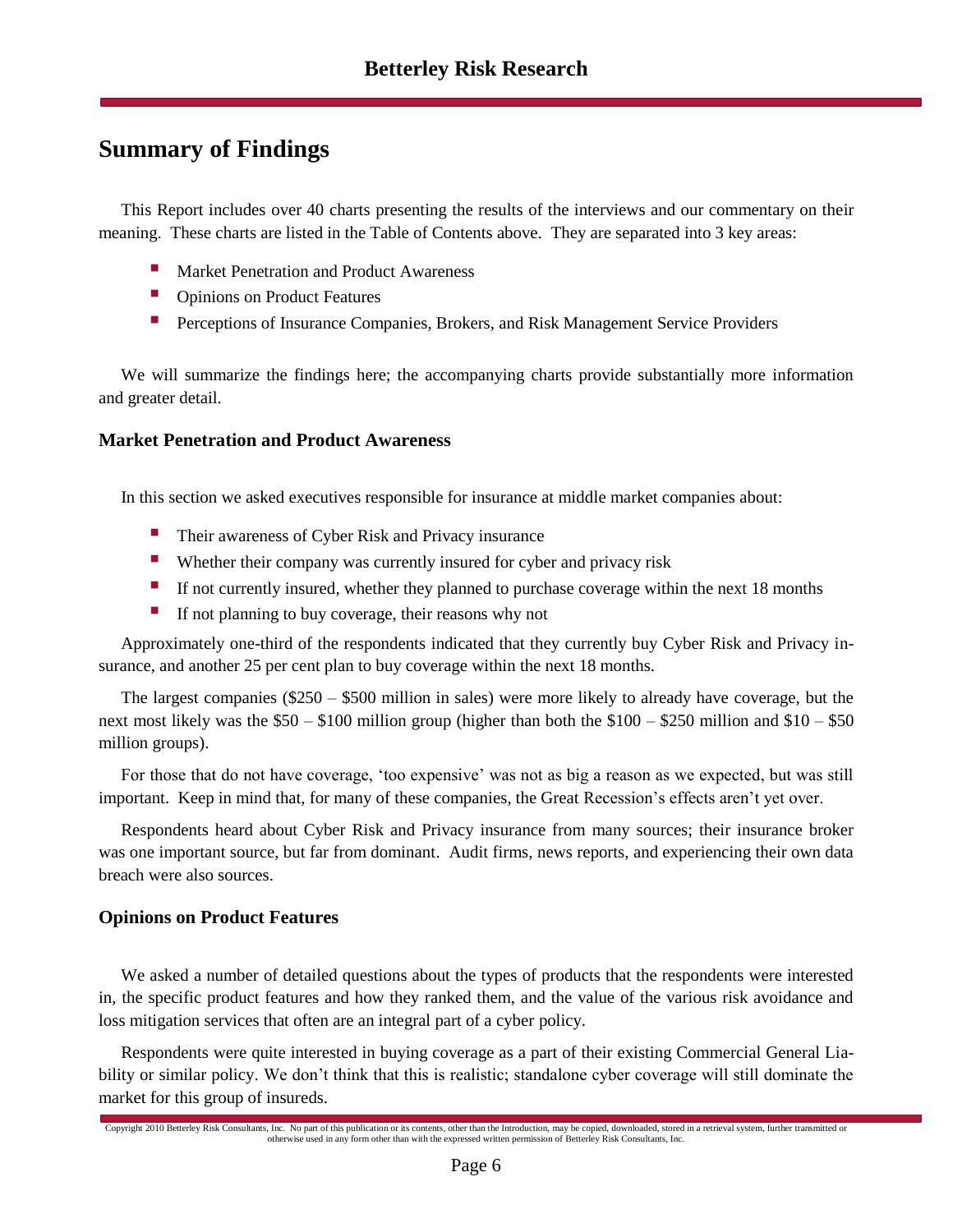We asked about the Two Most Important Coverages in a cyber policy; there were clear distinctions between the insureds and those not yet covered. The uninsured did not see Fines and Penalties coverage as being as important as did those that already have coverage. This may be a function of product knowledge; the uninsured are not as knowledgeable as the insureds.

Policies that include services to help avoid losses and those that minimize losses that still occur were very attractive, especially to those not yet insured. This indicates that the availability of services could be a strong but underutilized selling point. Brokers should make more of an effort to educate their prospects about the availability and value of these services in cyber policies.

Cost was important but coverage quality ranked high for many companies. There was a clear distinction amongst companies, where cost was the most important factor for many, and for others, it was coverage quality. Marketing coverage quality to this group should pay dividends.

Most insureds bought coverage from their existing brokers, and most of the prospective insureds expect to as well. At the same time, respondents did not place much emphasis on the broker"s product knowledge, which indicates that brokers with specialized knowledge might do well in this market. Insurers could do more to support the expertise of their brokers.

Existing insureds reported that they would be willing to pay higher premiums if their primary coverage objectives were included in the cyber policy; fewer prospects agreed. Interesting, as it implies there is a market for high quality coverages if the insured or prospective insured understands that they are included.

#### <span id="page-6-0"></span>**Perceptions of Insurance Companies, Brokers, and Risk Management Service Providers**

This section includes information about the middle markets:

- Awareness of various insurance companies, brokers, and service providers
- Satisfaction with those organizations
- **Claims experiences and satisfaction**

Insurance companies in the Cyber Risk and Privacy area are not widely known; respondents listed a limited number of carriers compared with the many that are in this space. Understandably middle market executives that are responsible for insurance on a part time basis (none reported that they employed a Risk Manager) are not astute about who is in the market.

Current insureds knew of more carriers than the prospective insureds. This is perhaps because they had been introduced to some of the companies through the application and proposal process.

Most of the insured companies were satisfied or very satisfied with their carrier. This speaks well of the cyber risk product design and especially of the performance of the service providers, which are likely to have more contact with the insured than any party expect the broker.

There were no brokers dominant in their cyber risk presence; respondents were likely to stay with their current broker when considering the purchase of cyber coverage. Middle markets also expected to remain with their current broker when renewing their coverage.

Copyright 2010 Betterley Risk Consultants, Inc. No part of this publication or its contents, other than the Introduction, may be copied, downloaded, stored in a retrieval system, further transmitted or otherwise used in any form other than with the expressed written permission of Betterley Risk Consultants, Inc.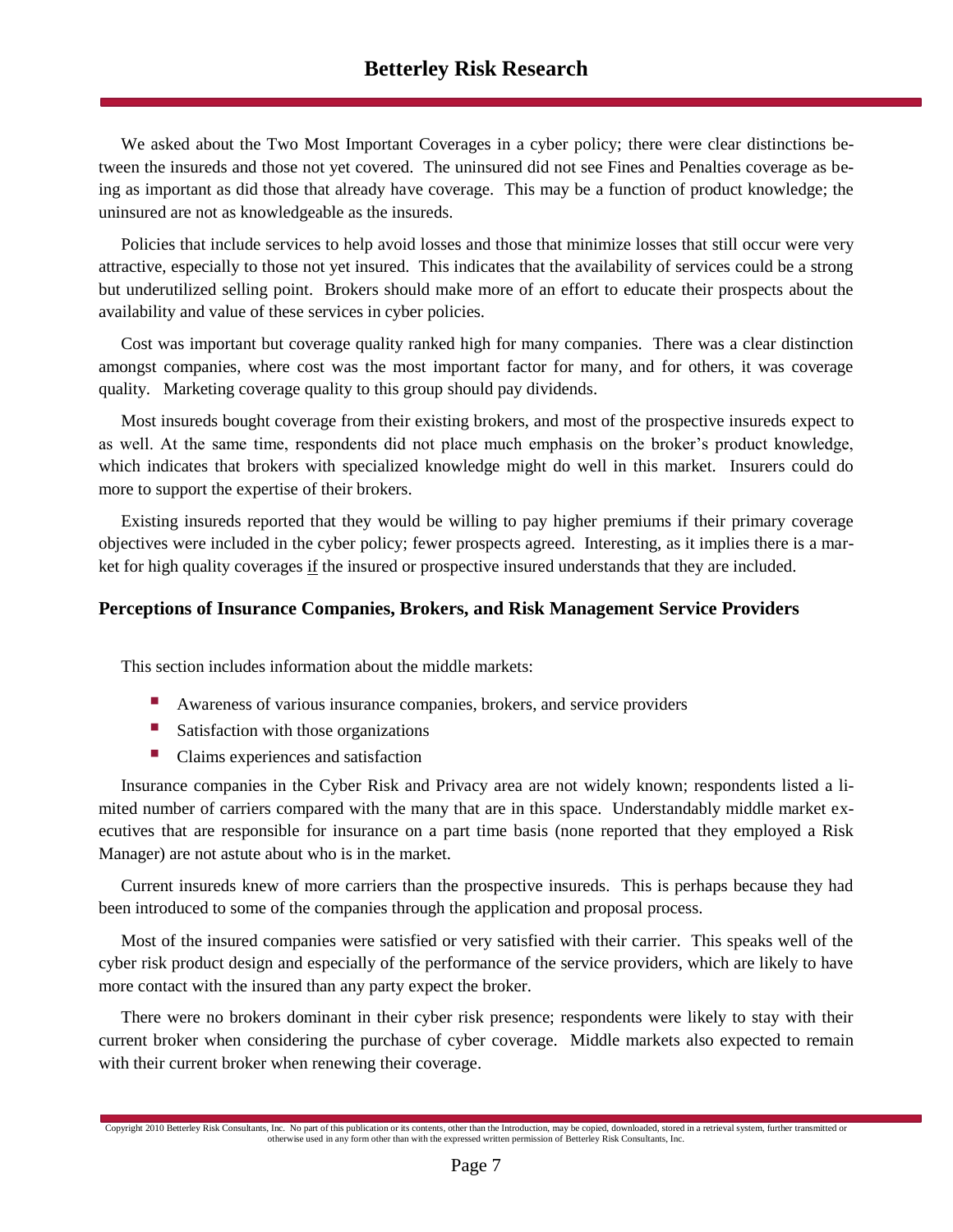Service providers can be an important component in a cyber risk policy, both in the risk avoidance and mitigation value they bring and in their potential to sway a prospective insured to buy a policy (or particular policy) because of the service provider involved.

Existing insureds knew of a number of different providers, but there was no dominant name. Many did not know a single provider's name.

Prospective insureds were even less likely to know of specific providers. This indicates to us that there is much to be done about educating and influencing insureds and especially prospective insureds about the presence and value brought by the service providers. Service providers need to greatly elevate their profile amongst cyber risk insurance prospects in the middle market.

Finally, we asked about claims experience of the companies. Not surprisingly, quite a few had experienced a claim. Of those willing to speak about their claims experience, all were either very or somewhat satisfied. This is probably higher than in most lines of insurance, and speaks well toward the expectations they have of the coverage and of the performance of the claims personnel of the insurance company. We need to be cautious, though, as this very small group of insureds may not be representative.

#### <span id="page-7-0"></span>**Conclusion**

Cyber Risk and Privacy is such a new product for the middle market that there is a great deal of variation in coverage quality, broker knowledge, and customer expectations. Insurance companies are striving to figure out the right mix of coverage quality, price, and services. Brokers are trying to learn about which products best fit their client"s needs. And service providers are figuring out how they can best be involved in the insurance process.

This study shows that middle market insureds recognize the need for coverage and accompanying services, but are not clear on which products are the best for them.

Making clear to the middle market that there are distinct differences between the products offered, and even different products from the same insurers, seems to be an approach that has merit. When we see respondents indicating that they will pay more to buy the right policy, we are confident that the marketplace will provide them with that option, and that insurance brokers will help them find it.

It is clear to us that our original assumption, that there is a lot of room for growth in the middle market for cyber risk products, is correct. Designing the right products, educating and motivating brokers to encourage insureds to add coverage to their protection, and using service providers wisely, will be a challenge. We are confident that the cyber risk insurance industry will meet it.

Copyright 2010 Betterley Risk Consultants, Inc. No part of this publication or its contents, other than the Introduction, may be copied, downloaded, stored in a retrieval system, further transmitted or otherwise used in any form other than with the expressed written permission of Betterley Risk Consultants, Inc.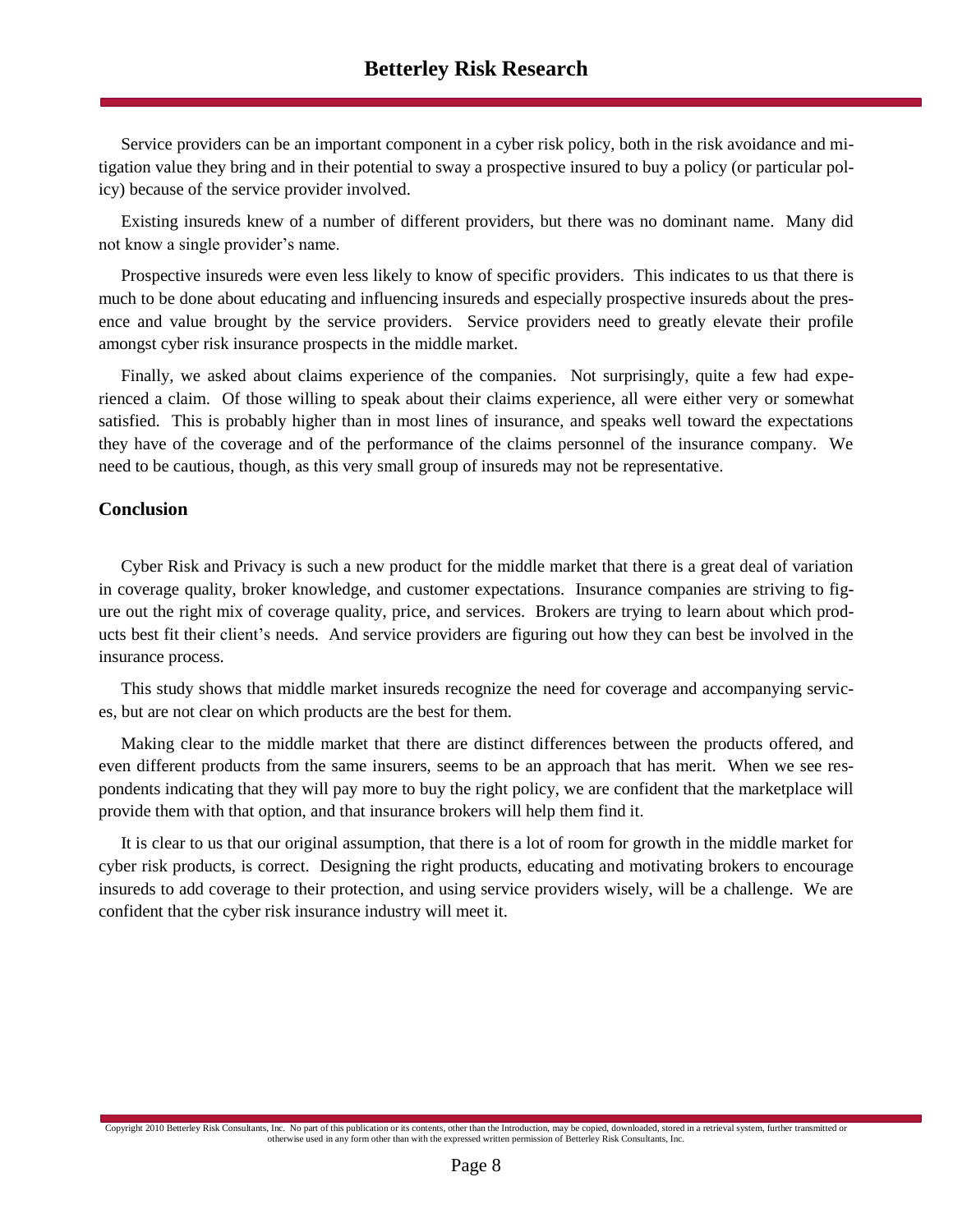### <span id="page-8-0"></span>**Data Included in the Complete Report**

You are reading the Executive Summary of our study of the Cyber Risk insurance experiences and opinions of financial executives of companies in the U.S. Middle Market. The full study, which can be purchased for \$900 at www.betterley.com, includes 43 charts that analyze responses to the following categories of questions:

- Market Penetration and Product Awareness
	- % of respondents that carry Cyber Risk insurance
	- Reasons why they don"t buy this insurance
	- Do they intend to buy it in the next 18 months?
	- How they learned of Cyber Risk insurance

### • Opinions on Product Features

- Opinions about specific product features for both coverage and services
- Satisfaction with premium cost
- Willingness to pay more premium for key product features
- Satisfaction with limits and deductible options
- The value of underwriter and broker knowledge

### Opinions about Cyber Risk Insurers, Brokers, and Service Providers

Which insurers and brokers are insureds and prospective insureds familiar with?

Satisfaction with current insurer? Broker?

Which service providers are insureds and prospective insureds familiar with?

Number of respondents that have had a claim? How satisfied are they with claims handling?

Copyright 2010 Betterley Risk Consultants, Inc. No part of this publication or its contents, other than the Introduction, may be copied, downloaded, stored in a retrieval system, further transmitted or otherwise used in any form other than with the expressed written permission of Betterley Risk Consultants, Inc.